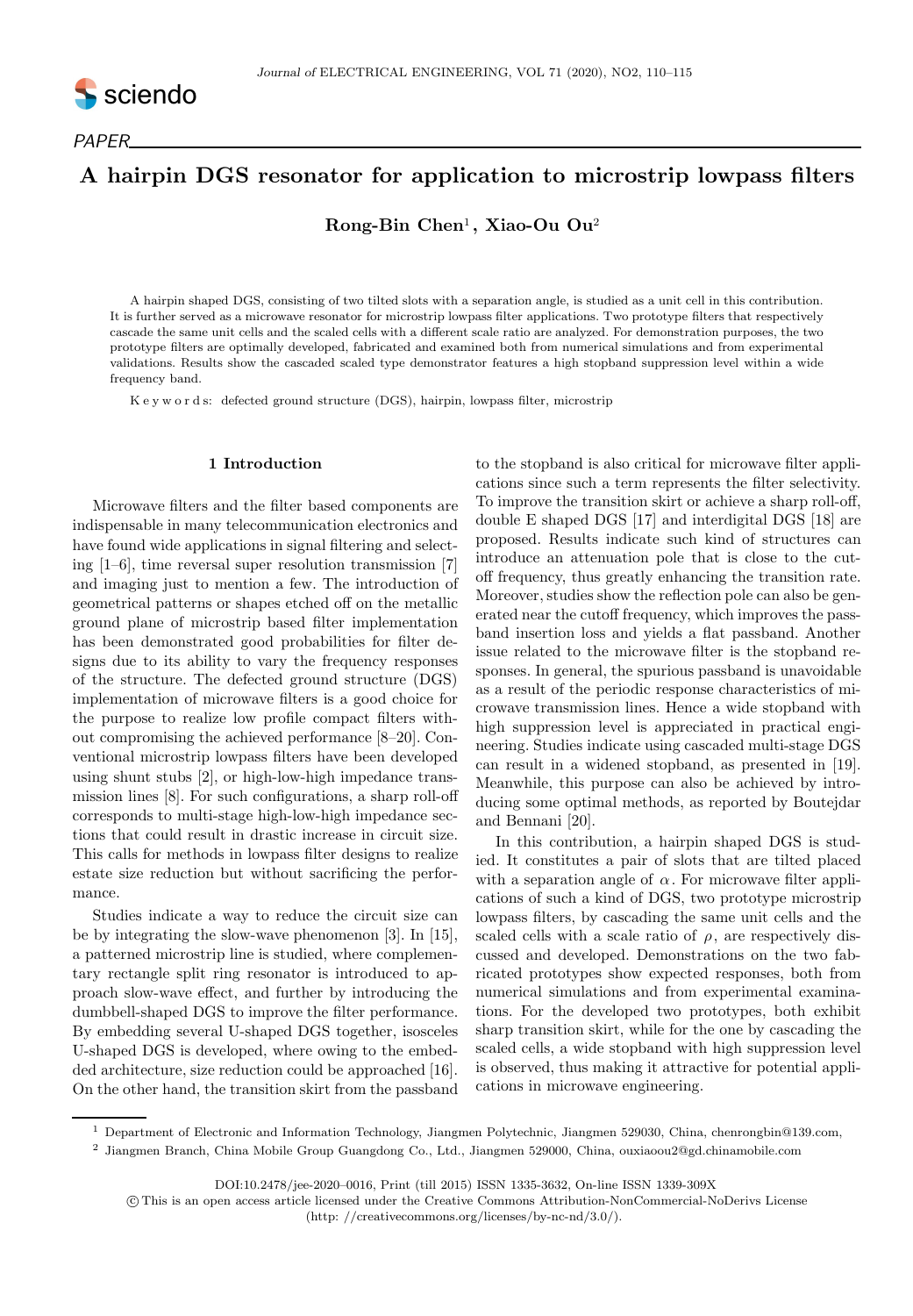

Fig. 1. Basic configuration of the hairpin DGS



Fig. 2. 3D view of the lowpass filter(type a)by cascading unit cells with a periodicity of p

## 2 Hairpin DGS architecture and its application to microstrip lowpass filters

Figure 1 shows the studied hairpin DGS. It consists of two tilted slots with a separation angle  $\alpha$ . The two tilted slots have a height of  $l_i$  and the separation at the closed apex is marked as  $g$ , where the subscript  $i$  deq notes the order number when it is further cascaded. Meanwhile, each slot has width of s. The architecture is etched off on the back metallic ground side of a microstrip transmission line. The patterned defects on the metallic ground plane distracts the current distributions, resulting in the alterations of the transmission line properties and thus creating the slow-wave effect and realizing the band rejection property [13]. In general, the slot resonates at a half wavelength, thus it determines the center frequency of its transmission and reflection responses when dedicated to microwave filter applications.

## 2.1 Microstrip filter type A (directly cascading unit cells with the same size)

Figure 2 presents the 3D view of the discussed hairpin DGS lowpass filter, where five basic hairpin DGS cells are cascaded uniformly with the same size and a periodicity of p. The microwave substrate utilized here has a relative permittivity of  $\varepsilon_{\rm r} = 9.6$  and a thickness of  $h = 0.8$  mm. On the top side of the substrate, a microstrip transmission line is considered that has a line width of 0.76 mm for a  $50 \Omega$  system.

The structure shown in Fig. 2 is numerically analyzed by parameter sweeping. The full-wave electromagnetic (EM) simulator, Ansoft Ensemble 8, is employed to carry out the EM analyses. In the sweeping studies, we set the parameter  $q$  to be constant as  $0.2$  mm. The initial height  $l_i = 20$  mm and the separation angle  $\alpha = 10^\circ$ . Figure  $3(a)$  shows the sweeping results for respectively  $\alpha = 10^{\circ}$  and  $12^{\circ}$  under  $l_i = 20$  mm. Notice that for clarity, only two groups' results are illustrated in the Fig.3. It is seen from Fig. 3(a) that increasing  $\alpha$  corresponds to increasing the slot length and therefore, the resonance shifts to the lower frequencies. Here the 3 dB cutoff frequency is 3.32 GHz and 3.29 GHz for  $\alpha = 10^{\circ}$  and  $12^{\circ}$ respectively. Further, decreasing the height  $l_i$  to 18 mm is studied, as described in Figure 3(b). Clearly, this formulates the reduced slot length and thus the resonance would shift to the higher frequencies. In this study, the 3 dB cutoff frequencies are respectively located at 3.685 GHz and 3.61 GHz under  $\alpha = 10^{\circ}$  and  $12^{\circ}$ .

Also, the effect of the slot width on its performance is parameter swept. Figure 4 plots the simulated results. It is observed from the Figure that the slot width would slightly influence the return loss of the five cascaded cells under the different cases for  $s = 0.5$  mm, 0.7 mm and 1.0 mm. This is because the slot width formulates the characteristic impedance of a slot line on a given microwave substrate, and further describes the impedance matching between the microstrip line and the slot.



Fig. 3. Sweeping results for different separation angle  $\alpha$  for: (a) – l<sub>i</sub> = 20 mm, and (b) – l<sub>i</sub> = 18 mm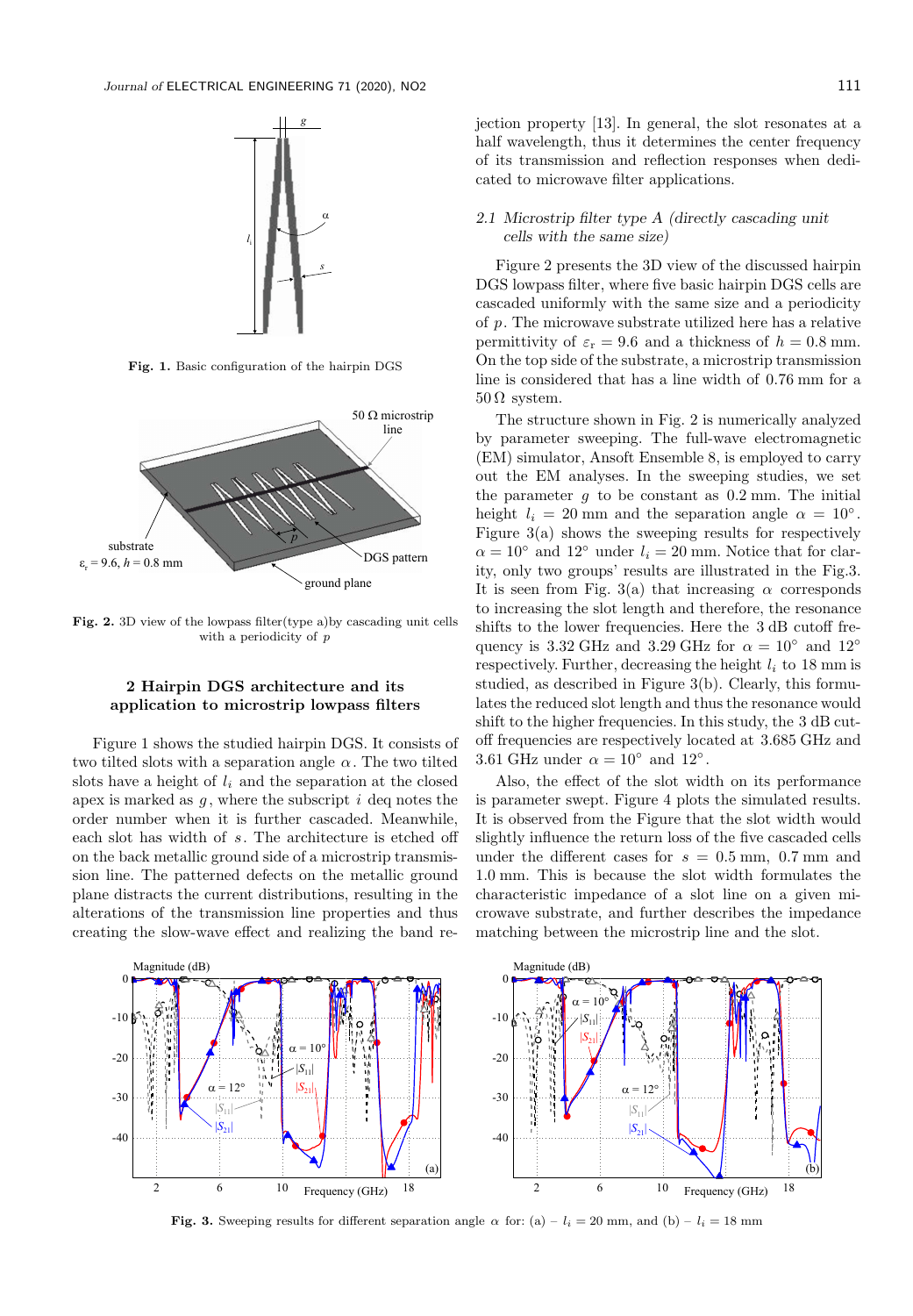

Fig. 4. Parameter sweeping study on the slot width, where the triangles denote  $s = 0.5$  mm, the circles represent  $s = 0.7$  mm and the pentagrams stand for  $s = 1.0$  mm



Fig. 5. Simulated S parameters of the lowpass filter (type A)



Fig. 6. 3D view of the studied lowpass filter(type B) by cascading the scaled unit cells

# 2.2 Microstrip filter type B (cascading scaled unit cells with a scale ratio of  $\rho$

Figure 6 shows the 3D view of the improved filter (type B) by cascading scaled unit cells. Also, five cells are studied here, and the scale ratio is defined as

$$
\rho = \frac{l_{i+1}}{l_i}, \qquad i = 1, 2, 3 \dots \tag{1}
$$

where  $l_i$  is the height of the hairpin DGS shown in Fig. 1.

This cascaded scaled structure is also parameter sweeping study to characterize its performance. Here, we primarily focus on the influence of scale ratio  $\rho$  on the frequency responses, meanwhile, studies indicate similar responses compared to the above Sub-section are found for other parameters. Figure 7 presents the simulated S parameters under three different ratios. It is seen for a smaller ratio of  $\rho = 0.7$ , the near stopband (namely close to the 3 dB cutoff frequency) has a strong resonance (exhibiting as a transmission peak) at approximately 4.5 GHz. When increasing the ratio  $\rho$ , the structure will gradually approach to the standard case as discussed on the above Sub-section; for instance, when  $\rho = 0.9$ , it is found strong spurious passband occurs near at 10 GHz. This means if a suitable stopband suppression is appreciated for microwave lowpass filter applications, optimal determination on such a ratio is important.

Based on these discussions, a microstrip lowpass filter with sharp transition from the passband to the stopband and wide stopband suppression is designed, where the desired 3 dB cutoff frequency is set to 3.5 GHz and up to 20 GHz, the desired suppression should be as high as possible. The microwave substrate utilized is the same as mentioned before.

The filter (type B) is optimally developed using the above same EM simulator. Figure 8 presents the frequency responses for the final determined parameters. It is seen the filter behaves sharp transition shirt and a wide stopband suppression level. Also it is mentioned that some extra resonances (exhibiting as the reflection notches) at approximately 13 GHz, 15 GHz and 16 GHz with good transmission suppressions are due to the EM radiations since the patterned slots function as antennas under open free space. This phenomenon can be mitigated by attaching another grounded substrate or put the structure into a metallic cavity.

The EM optimized dimensions of such a filter are:  $g = 0.2$  mm,  $\alpha = 10^{\circ}$ ,  $l_1 = 18.4$  mm,  $l_2 = 15.272$  mm,  $l_3 = 12.676$  mm,  $l_4 = 10.521$  mm,  $l_5 = 8.417$  mm, and  $s = 0.55$  mm. Also, the microstrip line width of 0.76 mm describes a characteristic impedance of 50  $\Omega$ . The filter has a corresponding scale ratio of  $\rho = 0.83$ , and the total size is  $14.85 \,\mathrm{mm} \times 18.4 \,\mathrm{mm}$ .

## 3 Experimental validations on the above developed filters

The above developed two prototype filters (namely type A and type B) are fabricated to further experimentally characterize the achieved electric performance. Measurements are carried out by using a vector network analyzer, N9918A, with full two-port calibrations.

Shown in Fig. 9 is the photograph of the fabricated filter type A. The measured results are recorded in Fig. 10.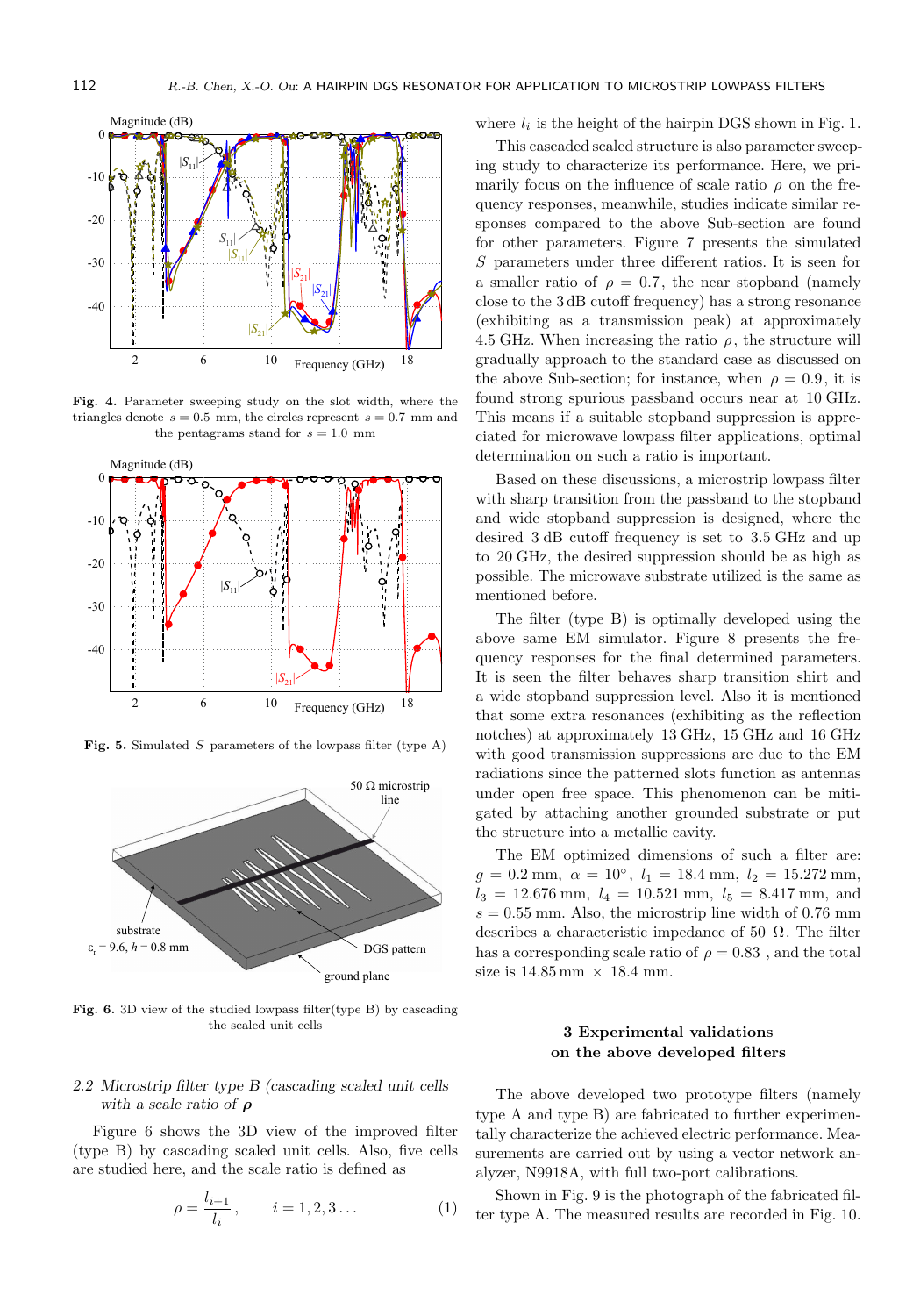

Fig. 7. Sweeping results of the filter type B, where the squares correspond to the scale ratio  $\rho = 0.7$ , the circles stand for  $\rho = 0.8$ , and the triangles represent  $\rho = 0.9$ 



Fig. 8. Simulated frequency responses for the studied lowpass filter (type B



**Fig. 9.** Photograph of the fabricated filter type A: (a) – the front side, and (b) – the back side



Fig. 10. Measured frequency responses of the fabricated filter type A

As expected, periodic resonances are found from measurements and therefore, it has poor stopband suppressions, but a sharp transition from the passband to the stopband at approximately 4 GHz is observed. As compared to the simulations shown in Fig. 5, similar responses can be seen and the slightly higher loss in the passband is attributed to the two back-to-back transitions between the microstrip line and SMA connectors as well as the dielectric and strip losses. Meanwhile, the simulated inband matching is not so good that also contributes to the higher return loss from measurements.

Figure 11 shows the photograph of another fabricated filter type B. Measurements indicate that the demonstrator has an in-band insertion loss of 0.45 dB in general from DC to 3.1325 GHz, and the 3 dB cutoff frequency is approximately 3.62 GHz. The first transmission zero is located at 3.9125 GHz with a level of −16.1 dB that also depicts a sharp transition from the passband to the stopband. From 4.4488 GHz to over 20 GHz, the suppression level is better than 16.6 dB. Also, as discussed above, owing to the open free space of the DGS pattern, the slots at some frequencies act as EM radiators and thus radiate EM energy into the open free space. Consequently, the measured return loss at the stopband exhibits several notches within the band of interest. Due to the use of scaled unit cells, a wideband suppression is achieved as compared to the filter type A.

When compared the measurements shown in Fig. 12 and the simulated performance given in Fig. 8, one can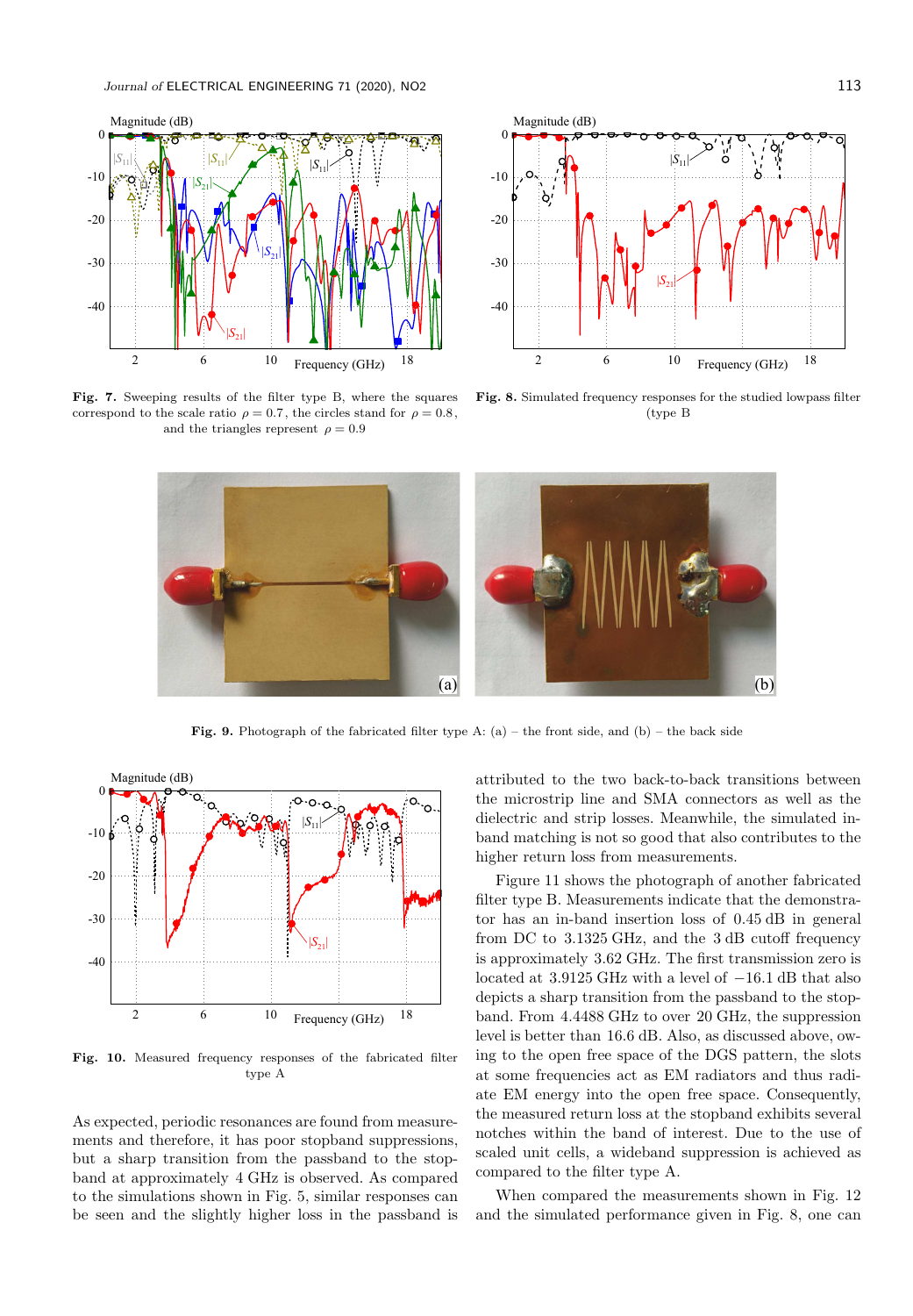

Fig. 11. Photograph of the fabricated filter type B: (a) – the front side, and (b) – the back side

Table 1. Performance comparisons of some related published works and this study for type B

| Refs/Year | $f_{c_3 dB}$<br>$\rm GHz)$ | First attenuation<br>pole/level                 | Stopband range<br>suppression level            | Filter size*<br>$\rm (mm^2)$ | <b>Notes</b>                                                | $\varepsilon_{\rm r}$ | $\boldsymbol{h}$<br>(mm) |
|-----------|----------------------------|-------------------------------------------------|------------------------------------------------|------------------------------|-------------------------------------------------------------|-----------------------|--------------------------|
| [15]/2017 | 3.88                       | 44.35 dB/4.14 GHz                               | 20 dB/4.07 15 GHz                              | $35.25 \times 16.15$         | Patterned microstrip<br>and dumbbell-shaped<br>$_{\rm DGS}$ | 2.55                  | 1.5                      |
| [16]/2017 | 14.2                       | $57\,\mathrm{dB}/15.8\,\mathrm{GHz}$            | 22 dB/10 30 GHz**                              | $14.44 \times 3.4$           | Isosceles U-shaped DGS                                      | $2.2\,$               | 0.7874                   |
| [17]/2012 | 2.7                        | $62\,\mathrm{dB}/3.66\,\mathrm{GHz}$            | 35 dB/3.39 7.37 GHz                            | $27 \times 7$                | Double E shaped DGS                                         | 9.6                   | 0.8                      |
| [18]/2015 | 3.11                       | $22.5 \text{ dB}/3.23 \text{ GHz}$              | $25 \text{ dB}/3.24 \approx 10.7 \text{ GHz}$  | $20.02 \times 13.64$         | Interdigital DGS                                            | 10.2                  | 1.27                     |
| [19]/2016 | 1.49                       | $57.2 \text{ dB}/2.0 \text{ GHz}$               | $20 \text{ dB}/1.65$ 7.41G                     | $40 \times 20$               | Fan-shaped DGS<br>and double<br>radial stub                 | 10.2                  | 0.635                    |
| [20]/2017 | 4.0                        | 32.81 dB/6.7 GHz                                | $20 \text{ dB}/4.3$ 20 GHz**                   | $50 \times 14$               | Cross shaped DGS                                            | 3.38                  | 0.813                    |
| This work | 3.62                       | 16.1 dB/3.9125 GHz                              | $16.6 \text{ dB}/4.4488 \sim > 20 \text{ GHz}$ | $14.85 \times 18.4$          | Hairpin shaped DGS                                          | 9.6                   | 0.8                      |
|           |                            | $*d$ other is an $k$ of the local $k$ is $d^*k$ | $*$ $*$ from $q$ mulations                     |                              |                                                             |                       |                          |

determined by length  $\times$  width  $*$ \*from simulations



Fig. 12. Measured responses of the fabricated demonstrator filter type B

see good agreement can be found, thus validating the effectiveness of this study.

Further, Tab. 1 lists some published DGS based microwave lowpass filters and our developed lowpass filter type B for performance comparisons. It is seen that in general, the developed prototype demonstrator type B could characterize a relatively high suppression level within a very wide stopband, and a compact occupied filter area. Moreover, the studied DGS is very simple in structure, as compared to other reported results are Tabulated.

#### 4 Conclusions

A compact hairpin shaped DGS is introduced and discussed for microwave filter applications. The studied DGS characterizes simple architecture, and can generate attenuation pole and reflection pole near the cutoff frequency. For microstrip lowpass filter demonstrations, studies show a wide stopband with high suppression level can be approached by using cascaded scaled cells. Experimental examinations on the developed prototype filters validate the predications well, thus confirming the study of this contribution. It is believed the presented DGS is attractive